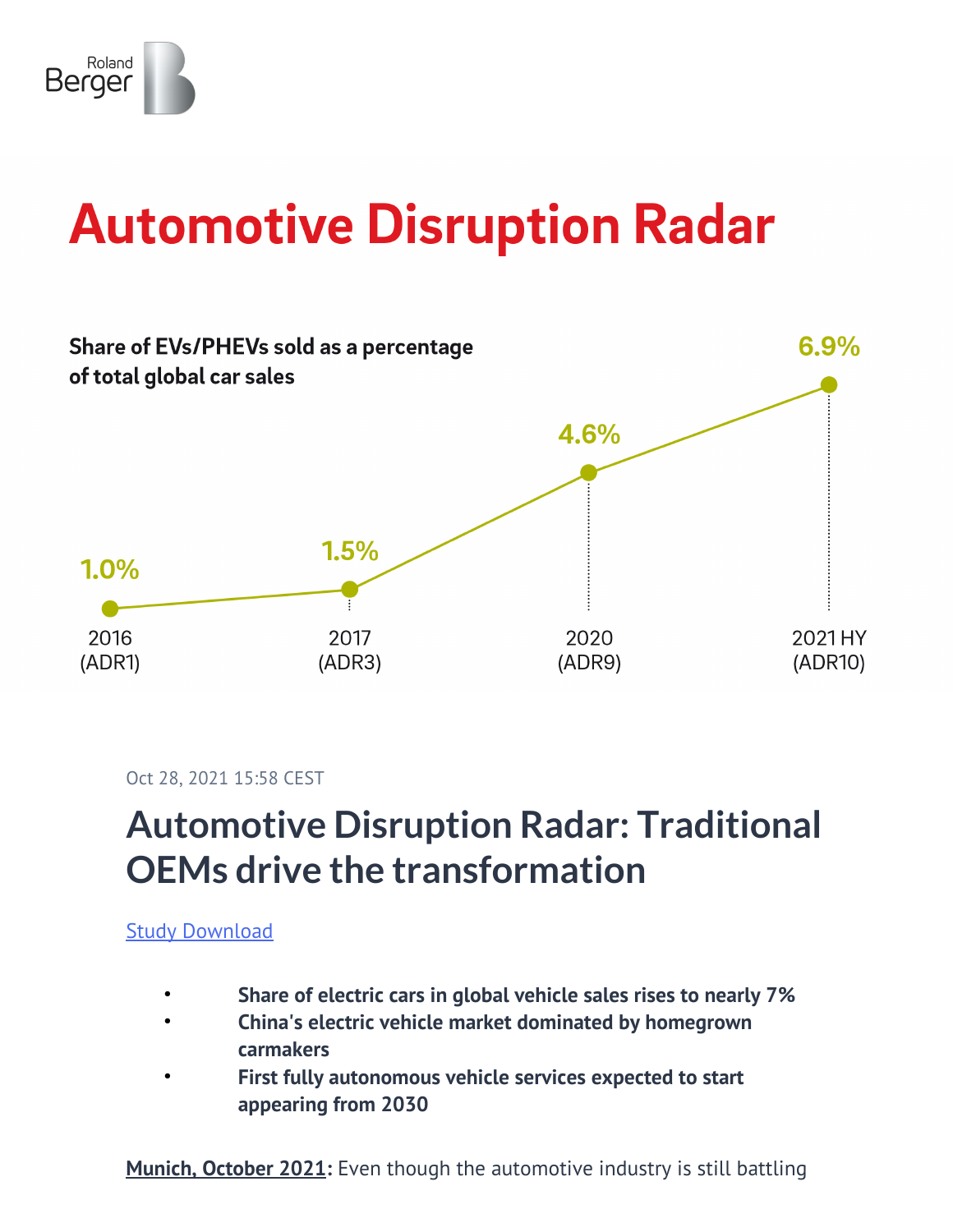the effects of the Covid-19 pandemic, there is no stopping the new technology revolution. This is one of the findings of the latest Automotive Disruption Radar (ADR) study by Roland Berger. The twice-yearly report tracks 26 indicators of automotive disruption across 23 nations. The tenth edition of the study highlights how much progress the industry has made since the first analysis was published in early 2017. The share of electric and plug-in hybrid vehicles sold as a percentage of total global vehicle sales has jumped from 1.5% in 2017 to 6.9% this year. The number of charging stations per 100 km has more than quintupled. And while many of the big OEMs want 50% of their new cars to be battery electric by 2030, four in ten survey respondents want to see an end to all sales of internal combustion engine vehicles by that date.

"Electric vehicles made their breakthrough last year, and the latest results have now shown a significant jump in progress on all electrification indicators," says Wolfgang Bernhart, Partner at Roland Berger. "Despite the Covid-19 pandemic, developments around disruptive mobile technologies powering the electric revolution and autonomous driving are picking up pace."

The transition from internal combustion engine (ICE) vehicles to fully electric vehicles (EVs) is being driven by more than the emergence of all-electric market newcomers and pressure to reduce fleet emissions. Many traditional OEMs have now placed themselves in the vanguard of the electric revolution, with some planning to achieve carbon neutrality by 2050. The moves by the big OEMs are in line with what customers want: 60% of potential buyers are considering purchasing an electric vehicle and 40% of our respondents would like to see sales of ICE vehicles stopped by 2030.

#### **Electric cars see the strongest market penetration in Scandinavia**

The Netherlands again tops the Automotive Disruption Radar ranking, as it has many times in the past years, followed by China, Sweden and Singapore. Among this year's five new additions (Norway, Israel, Brazil, Thailand and Indonesia), Norway leads the way, going straight into fifth position behind Singapore. The Nordic nation has with 79% a great share of EV and plug-in hybrid vehicle (PHEV) sales as a percentage of total vehicle sales. By way of comparison, second-placed Sweden achieves 39% and third-placed Germany only 19%. Thailand is currently building up large capacities for the manufacturing of EV and PHEV vehicles, while Indonesia plans to build battery cell manufacturing thanks to the country's significant raw material resources.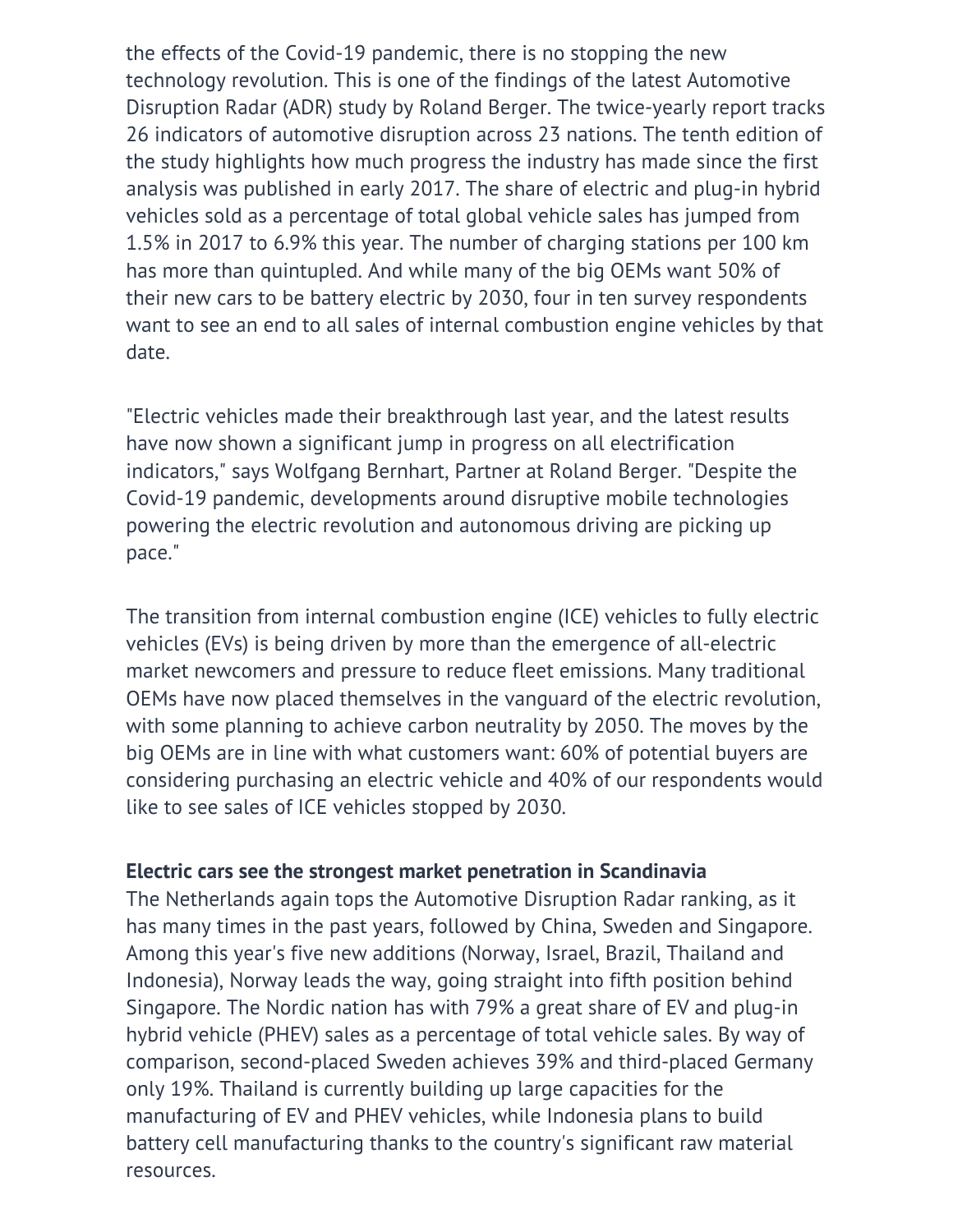Automotive nations are also making good progress on charging infrastructure. South Korea is the clear leader in charging density with 75.2 charging locations per 100 km of roadway. The Netherlands follows at some distance with 21.9 charging stations on the same distance. Indeed, rising from 0.5 to 2.8 globally, the number of charging stations per 100 km has more than quintupled since the first ADR edition.

#### **China's electric car market does not offer much opportunity for foreign OEMs**

Largely unnoticed by the outside world, electric cars are continuing to penetrate the Chinese market. Besides the ability to have cars fitted out to their taste, cost has been a big factor in the success of EVs among Chinese consumers, with smaller models available from around USD 4,200. Almost all of the 10 top-selling EV models sold in China in the first half of 2021 were produced by Chinese carmakers.

### **Breakthrough for autonomous driving in 2030?**

Advances around autonomous driving were again a focus of the study. People in Asian nations are far more confident that fully autonomous vehicles will break through into the market soon. In South Korea, 40% of respondents believe that fully autonomous commercial mobility services will be operational within nine years, an opinion held by 30% of people in Germany and the United States. At the same time, 73% of respondents worldwide think that their country is not doing enough around regulatory framework and infrastructure to support the broader rollout of the technology.

The constant rise in number of patents related to autonomous driving is another indicator of advancement: Autonomous vehicle and function patents as a share of all driving technology patents rose from 2.2% in 2017 to 5.8% in the latest study.

"We are seeing a great deal of activity in the market but the question of how OEMs are going to earn money from autonomous vehicle services remains unanswered," says Stefan Riederle, automotive expert at Roland Berger. Viable and long-term business cases are still being worked out. "In our opinion, there are three key enablers for OEMs: Offer the best connectivity, in other words high-speed internet; leverage a premium interior that can be personalized; and provide attractive direct services and infotainment content."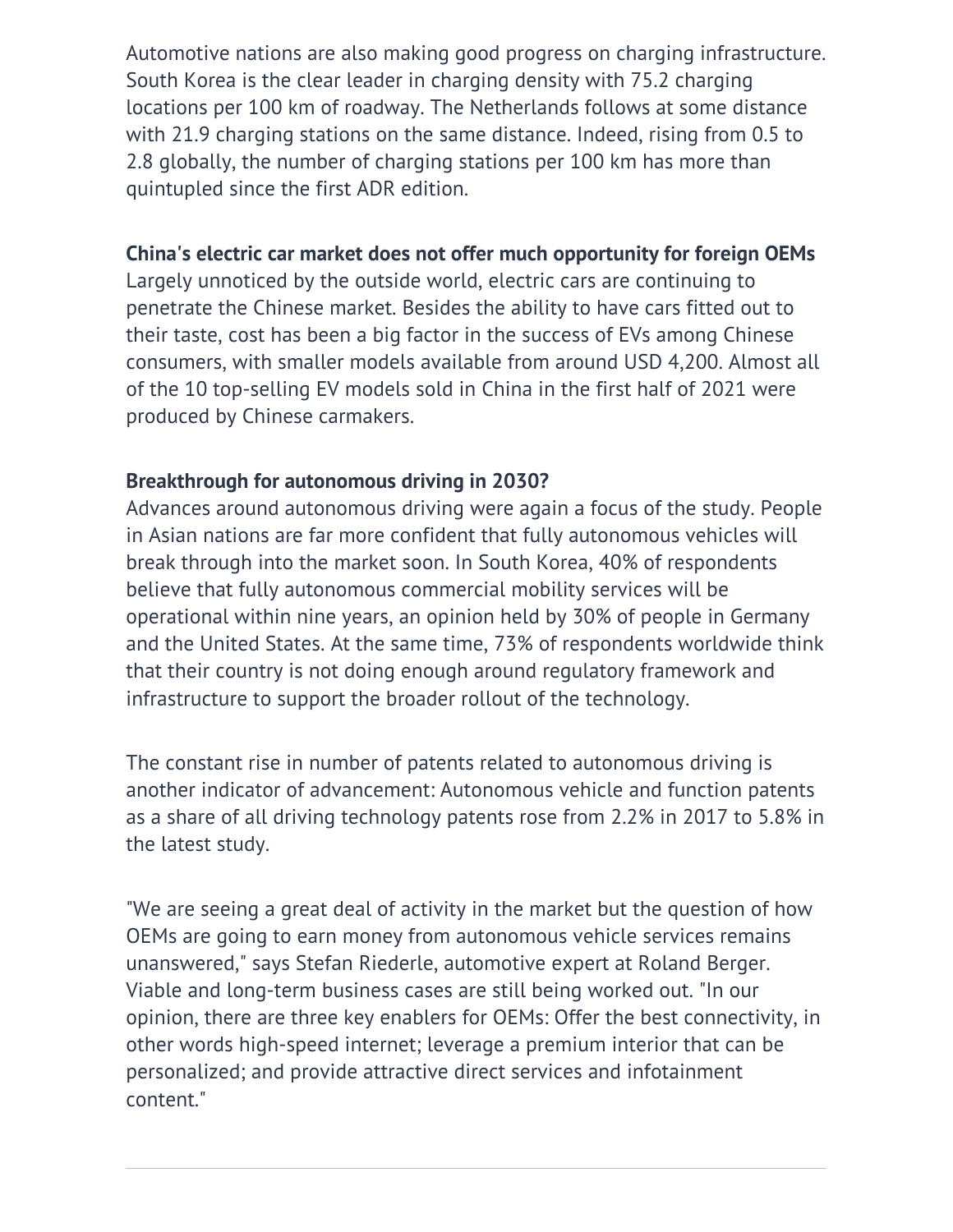#### *Companies behind the ADR Platform:*

*Automotive World is a leading B2B publication for the mobility sector. It draws on a global network of expert contributors to produce insightful articles, reports, data sets, forecasts, webinars and conferences. Right now, Automotive World is focusing on connected and autonomous vehicle technology, urban and shared mobility, advanced propulsion and the future of trucking.*

*carbometrix mission is to make companies' carbon performance data accessible and comparable. We help decision makers direct financial flows towards a low carbon economy. We are developing the most comprehensive carbon data and rating platform in the world. We believe carbon transparency and benchmarks are essential to trigger a drastic change towards the reduction of greenhouse gas emissions.*

*CHARGING RADAR – Market intelligence built for the EV charging business: Understanding the development and usage of CPO and MSP networks. CHARGING RADAR uniquely combines strategic market intelligence and analyst advisory services through data, insights, and analytical tools. We enable industry leaders to make fact-based decisions to power their market monitoring, business planning, and strategic growth. CHARGING RADAR partners with industry leaders and new market entrants across automotive and utility industries, CPO and MSP networks, consulting firms, investment companies and governmental bodies to support them in their strategic planning and day-to-day operations and enables them to make fact-based decisions.*

*CoMotion is a global platform where leaders of the most innovative transportation and technology companies around the world meet with urban policymakers to share ideas, do business and plan the new mobility future. CoMotion organizes exclusive world-class events such as CoMotion LIVE, CoMotion LA and CoMotion MIAMI, and is the new mobility industry's premiere source for news, insights and analysis.*

*As a partner to the automotive industry, fka GmbH Aachen offers innovative vehicle technology solutions and strategic consulting. Starting from the complete vehicle, fka develops concepts and strategies on the key topics of sustainability, safety and mobility experience.*

*Roland Berger is the only management consultancy of European heritage with a strong international footprint. As an independent firm, solely owned by our*